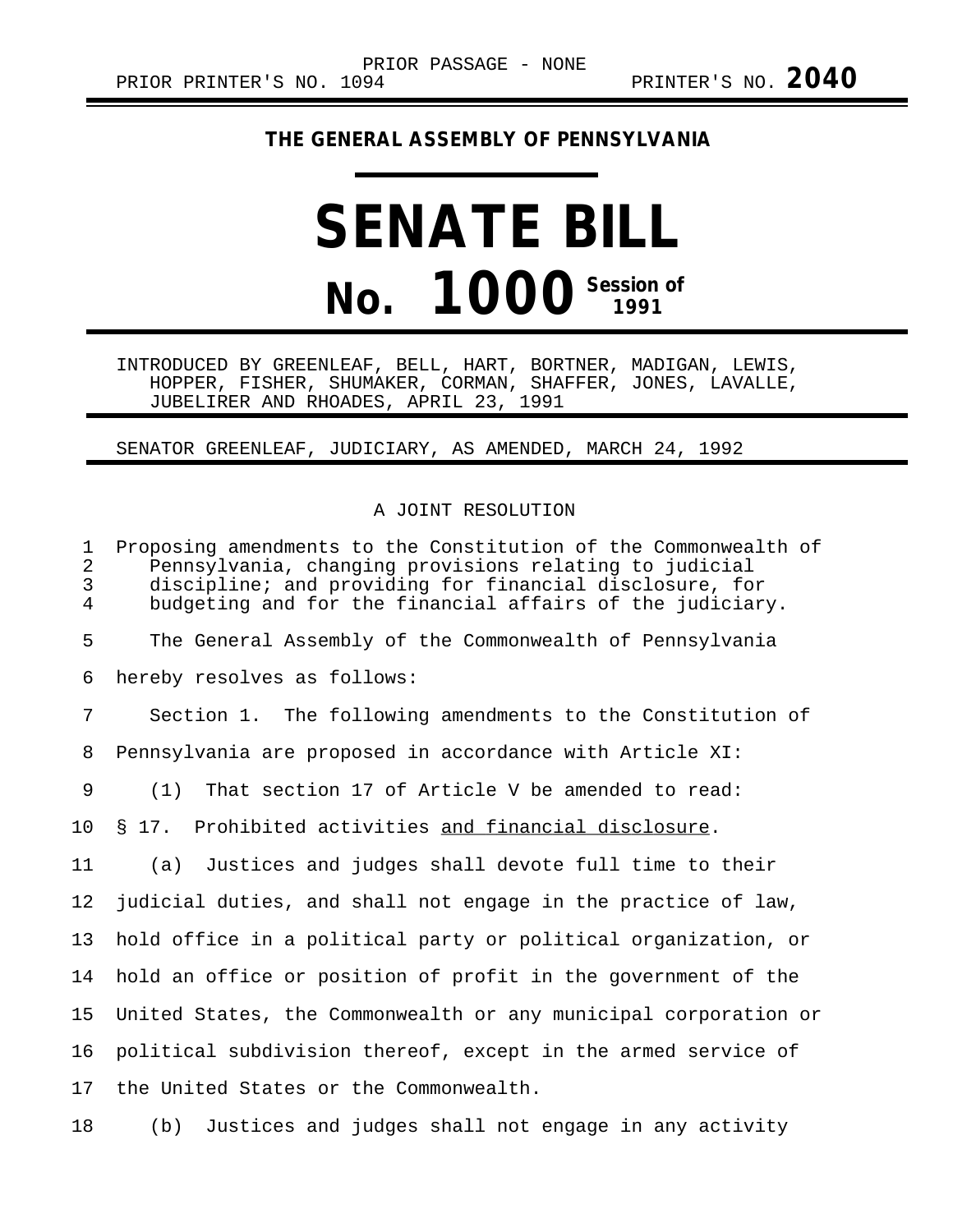1 prohibited by law and shall not violate any canon of legal or 2 judicial ethics prescribed by the Supreme Court. Justices of the 3 peace shall be governed by rules or canons which shall be 4 prescribed by the Supreme Court.

5 (c) No justice, judge or justice of the peace shall be paid 6 or accept for the performance of any judicial duty or for any 7 service connected with his office, any fee, emolument or 8 perquisite other than the salary and expenses provided by law. 9 (d) No duties shall be imposed by law upon the Supreme Court 10 or any of the justices thereof or the Superior Court or any of 11 the judges thereof, except such as are judicial, nor shall any 12 of them exercise any power of appointment except as provided in 13 this Constitution.

14 (e) The Supreme Court shall promulgate financial disclosure 15 <u>requirements for all justices, judges, justices of the peace and</u> 16 other officers or employees of the unified judicial system which 17 shall provide for no less financial disclosure than provided by 18 law for members of the General Assembly. In addition, such 19 disclosure shall include that information deemed necessary for 20 the fair and impartial administration of justice. These 21 requirements shall prohibit any justice, judge, justice of the 22 peace or other officer or employee of the system from taking the 23 oath of office or entering or continuing upon his or her duties 24 or receiving compensation from public funds unless he or she has 25 complied with such financial disclosure requirements. 26 (2) That section 18 of Article V be amended to read: 27 [§ 18. Suspension, removal, discipline and compulsory 28 retirement.

29 (a) There shall be a Judicial Inquiry and Review Board 30 having nine members as follows: three judges of the courts of 19910S1000B2040 - 2 -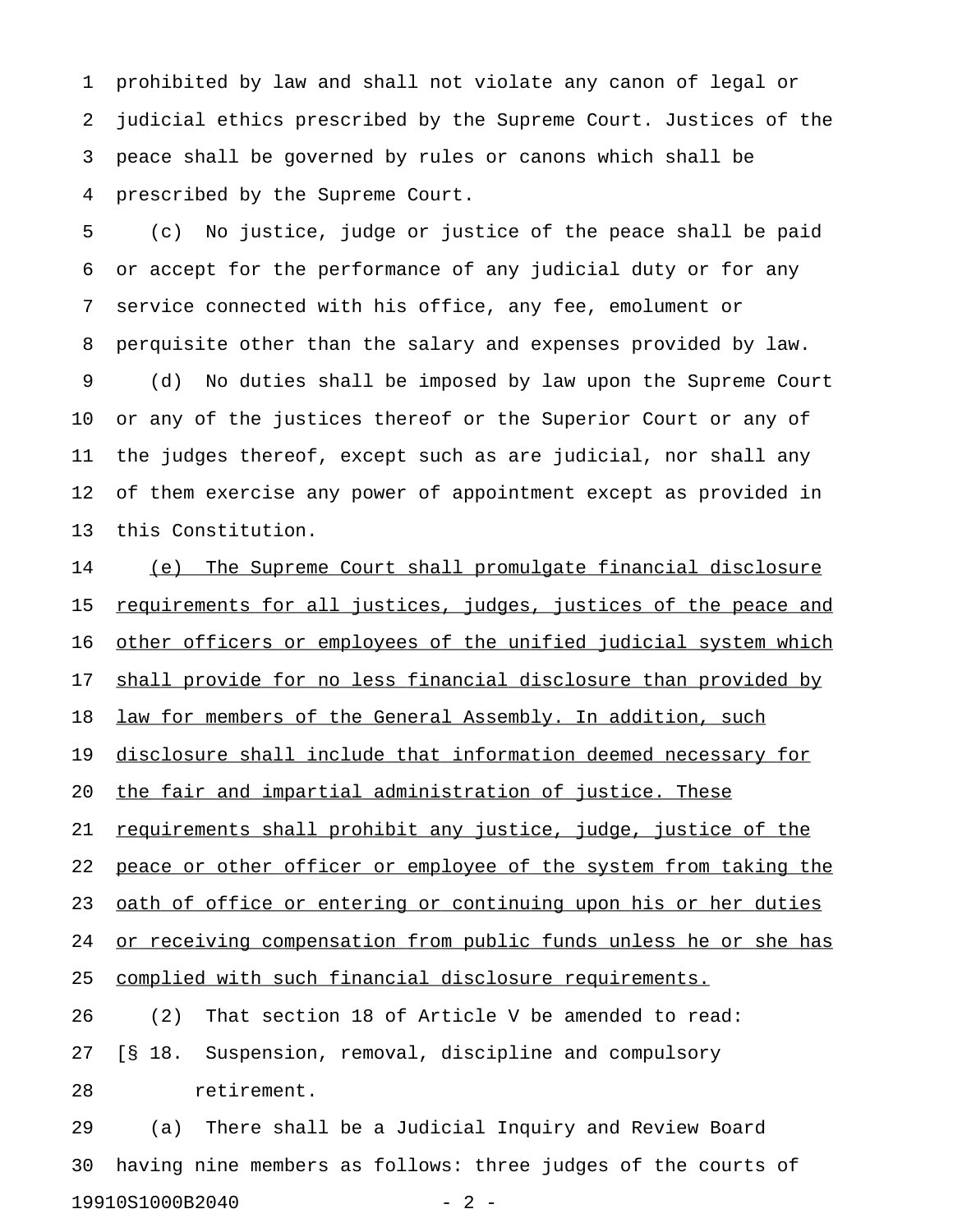1 common pleas from different judicial districts and two judges of 2 the Superior Court, all of whom shall be selected by the Supreme 3 Court; and two non-judge members of the bar of the Supreme Court 4 and two non-lawyer electors, all of whom shall be selected by 5 the Governor.]

6 § 18. Judicial Conduct Board.

7 (a) There shall be a Judicial Conduct Board within the 8 executive branch, which shall be composed of a total of 11 9 members as follows: one active judge TWO ACTIVE JUDGES of the  $\sim$ 10 court of common pleas appointed by the Supreme Court, one active 11 judge of an appellate court appointed by the Supreme Court, one 12 active justice of the peace appointed by the Supreme Court, two 13 non-judge members of the bar of the Supreme Court appointed by 14 the Governor and  $\frac{1}{2}$  FIVE non-lawyer electors appointed by the  $\leq$ 15 Governor. All members of the Judicial Conduct Board shall be 16 appointed by the respective appointing authority, with the 17 advice and consent of a majority of the members elected to the 18 Senate in the manner provided in CONFORMANCE WITH THE PROVISIONS <-19 OF section 8 of Article IV of this Constitution. 20 (b) [The] Except for the initial appointees whose terms 21 shall be provided by the schedule to this amendment, the members 22 shall serve for terms of four years, provided that a member, 23 rather than his or her successor, shall continue to participate 24 in any hearing in progress at the end of [his term.] this term. 25 All members shall be residents of this Commonwealth, and no more 26 than six of the 11 members shall be registered in the same 27 political party. Judicial Conduct Board membership by a judge 28 shall terminate if the member ceases to hold the judicial 29 position that qualified him or her for the appointment. 30 Membership shall also terminate if a member attains a position

19910S1000B2040 - 3 -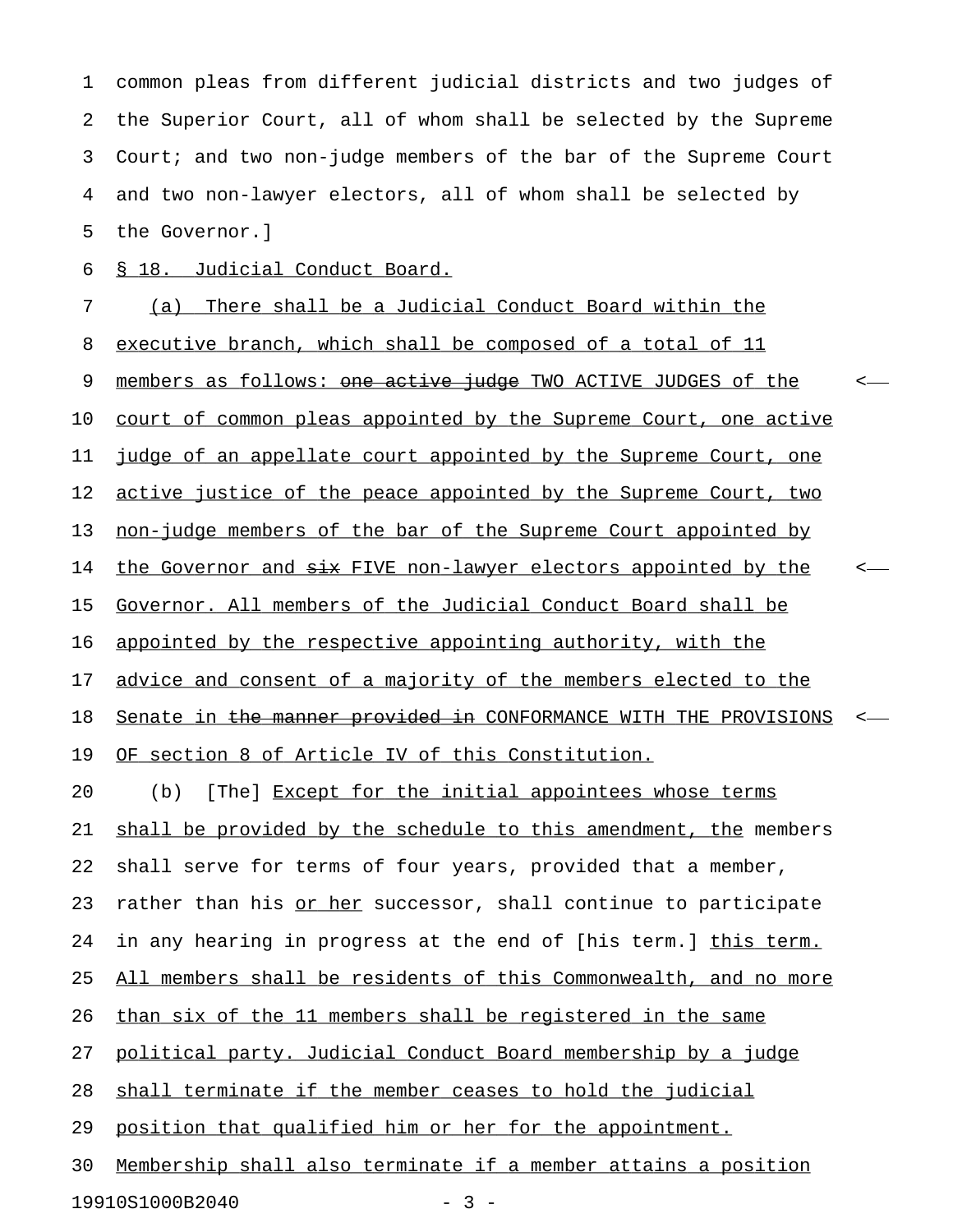1 that would have rendered him or her ineligible for appointment 2 at the time of the appointment. A vacancy on the board shall be 3 filled by the respective appointing authority for the balance of 4 the term. The [respective appointing authority may remove a] 5 Governor may remove any member only for cause. No member shall \_\_\_\_\_\_\_\_\_\_\_\_\_\_\_\_\_\_\_\_\_\_\_ 6 serve more than four consecutive years[; he] but may be 7 reappointed after a lapse of one year. [Annually] The Governor 8 shall convene the board for its first meeting, and, at that 9 meeting and annually thereafter, the members of the board shall 10 elect a chairman. The board shall act only with the concurrence 11 of a majority of its members.

12 (c) [A member shall not] No member of the Judicial Conduct 13 Board, during his or her term of service, shall hold office in a 14 political party or political organization. [Members, other than 15 judges, shall be compensated for their services as the Supreme 16 Court shall prescribe.] Except for a judicial member, no member 17 of the Judicial Conduct Board, during his or her term of 18 service, shall hold a public office or public appointment, 19 compensated or uncompensated. All members shall be reimbursed 20 for expenses necessarily incurred in the discharge of their 21 official duties.

22 [(d) Under the procedure prescribed herein, any justice or 23 judge may be suspended, removed from office or otherwise 24 disciplined for violation of section 17 of this article, 25 misconduct in office, neglect of duty, failure to perform his 26 duties, or conduct which prejudices the proper administration of 27 justice or brings the judicial office into disrepute, and may be 28 retired for disability seriously interfering with the 29 performance of his duties.

30 (e) The board shall keep informed as to matters relating to 19910S1000B2040 - 4 -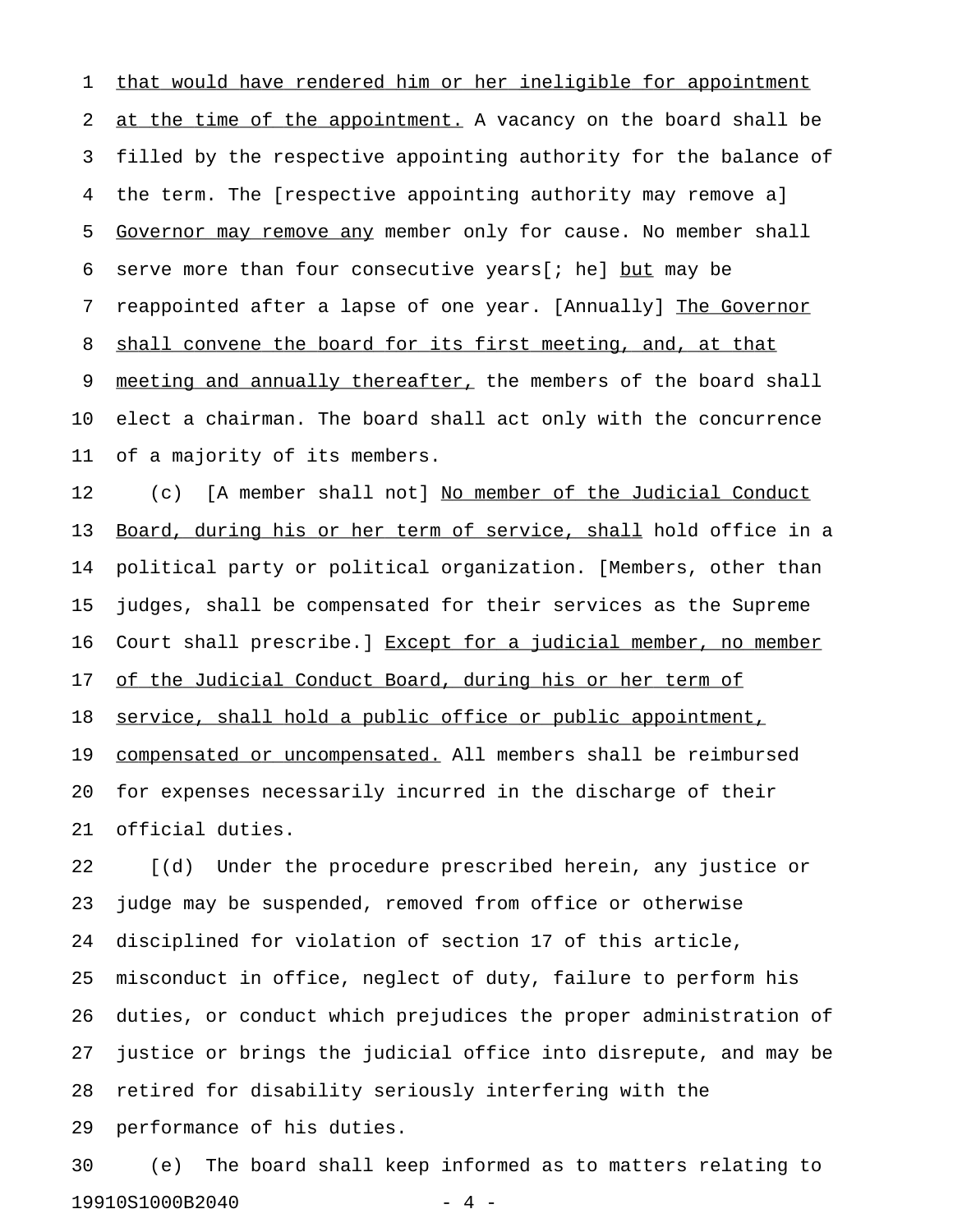1 grounds for suspension, removal, discipline, or compulsory 2 retirement of justices or judges. It shall receive complaints or 3 reports, formal or informal, from any source pertaining to such 4 matters, and shall make such preliminary investigations as it 5 deems necessary.

6 (f) The board, after such investigation, may order a hearing 7 concerning the suspension, removal, discipline or compulsory 8 retirement of a justice or judge. The board's orders for 9 attendance of or testimony by witnesses or for the production of 10 documents at any hearing or investigation shall be enforceable 11 by contempt proceedings.

12 (g) If, after hearing, the board finds good cause therefor, 13 it shall recommend to the Supreme Court the suspension, removal, 14 discipline or compulsory retirement of the justice or judge.

15 (h) The Supreme Court shall review the record of the board's 16 proceedings on the law and facts and may permit the introduction 17 of additional evidence. It shall order suspension, removal, 18 discipline or compulsory retirement, or wholly reject the 19 recommendation, as it finds just and proper. Upon an order for 20 compulsory retirement, the justice or judge shall be retired 21 with the same rights and privileges were he retired under 22 section 16 of this article. Upon an order for suspension or 23 removal, the justice or judge shall be suspended or removed from 24 office, and his salary shall cease from the date of such order. 25 All papers filed with and proceedings before the board shall be 26 confidential but upon being filed by the board in the Supreme 27 Court, the record shall lose its confidential character. The 28 filing of papers with and the giving of testimony before the 29 board shall be privileged.

30 (i) No justice or judge shall participate as a member of the 19910S1000B2040 - 5 -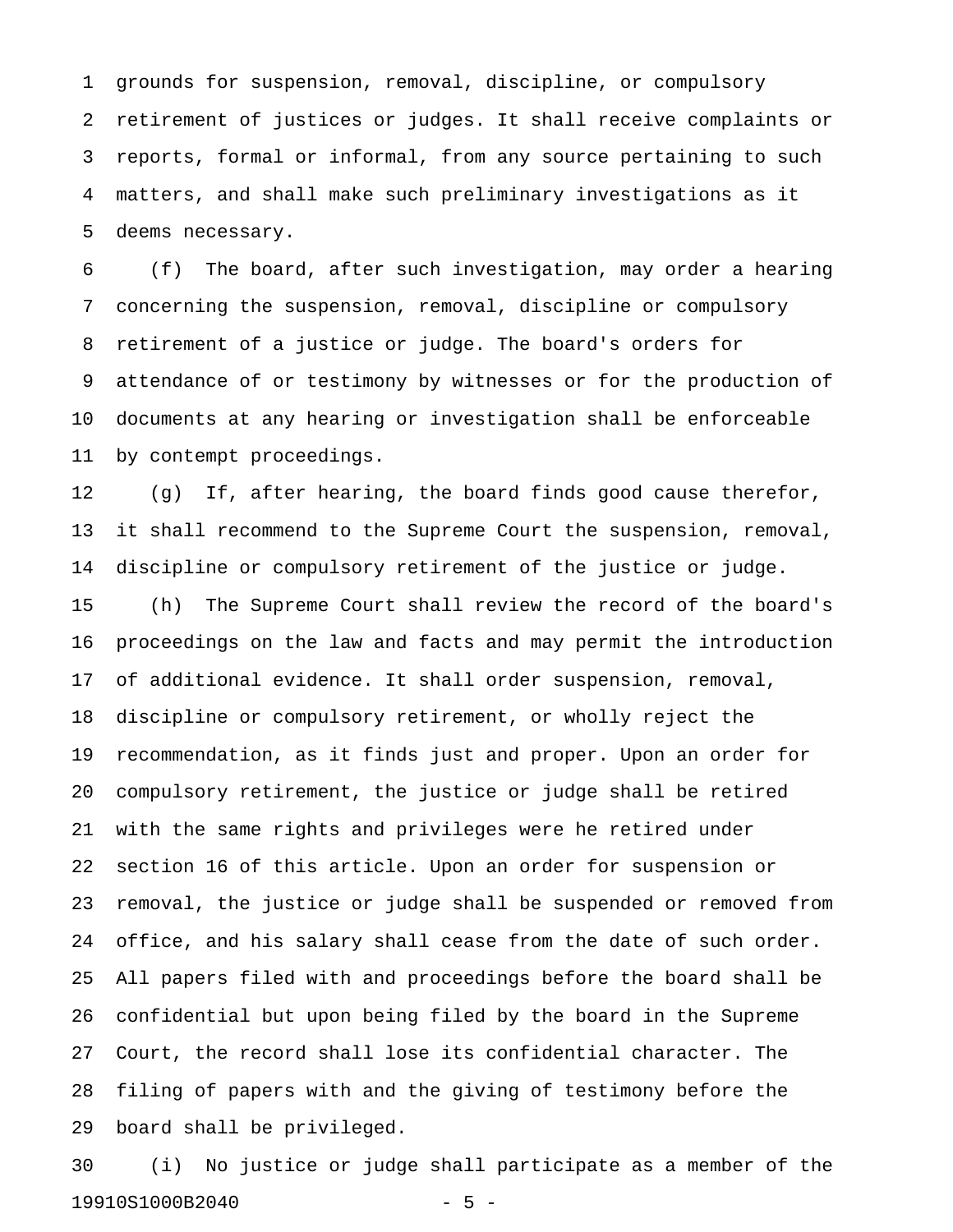1 board or of the Supreme Court in any proceeding involving his 2 suspension, removal, discipline or compulsory retirement.

3 (j) The Supreme Court shall prescribe rules of procedure 4 under this section.

5 (k) The Supreme Court shall prescribe rules of procedure for 6 the suspension, removal, discipline and compulsory retirement of 7 justices of the peace.

8 (l) A justice, judge or justice of the peace convicted of 9 misbehavior in office by a court, disbarred as a member of the 10 bar of the Supreme Court or removed under this section 18 shall 11 forfeit automatically his judicial office and thereafter be 12 ineligible for judicial office.

13 (m) A justice or judge who shall file for nomination for or 14 election to any public office other than a judicial office shall 15 forfeit automatically his judicial office.

16 (n) This section is in addition to and not in substitution 17 for the provisions for impeachment for misbehavior in office 18 contained in Article VI. No justice, judge or justice of the 19 peace against whom impeachment proceedings are pending in the 20 Senate shall exercise any of the duties of his office until he 21 has been acquitted.]

22 (d) The Judicial Conduct Board shall receive and investigate 23 complaints regarding judicial conduct filed by individuals or 24 initiated by the Judicial Conduct Board; promulgate rules for 25 determining whether a complaint is reasonably based; issue 26 subpoenas to compel testimony under oath of witnesses, including 27 the subject of the investigation, and to compel the production 28 of documents, books, accounts and other records relevant to the 29 investigation; determine whether there is probable cause to file 30 formal charges against a justice, judge or justice of the peace, 19910S1000B2040 - 6 -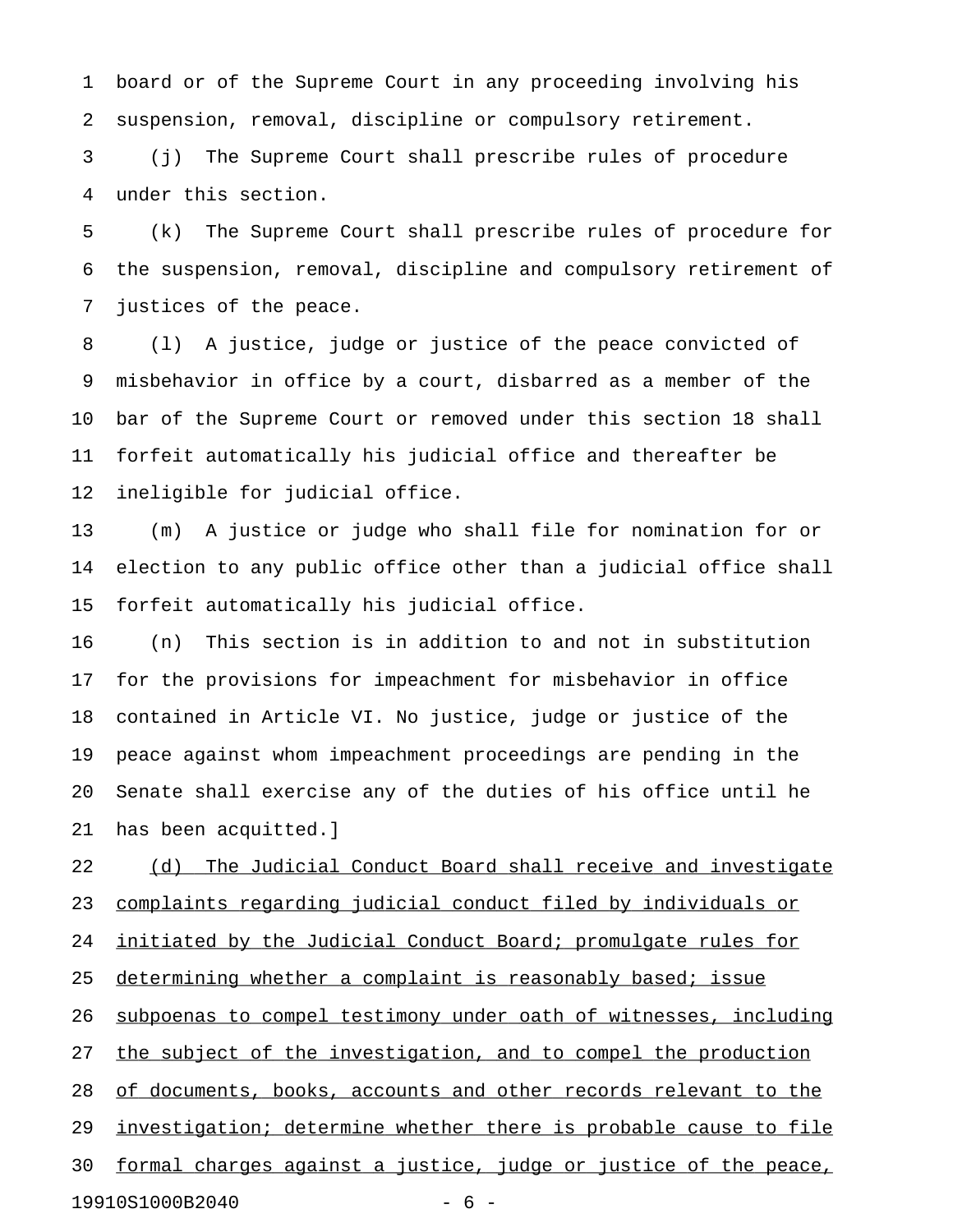1 for conduct proscribed in sections 17 and 20(a) of this article, 2 a finding of which shall require approval by a majority vote of 3 the Judicial Conduct Board; and present the case in support of 4 the charges.

5 (e) The Judicial Conduct Board, by a majority vote, shall 6 appoint a chief counsel and other staff, prepare and administer 7 its own budget as provided by law and, establish and promulgate <-8 its own rules of procedure; AND DO WHAT IS NEEDED TO ENSURE ITS <-9 EFFICIENT OPERATION. The budget request of the Judicial Conduct 10 Board shall be made <del>separately</del> AS AN ITEM IN THE REQUEST OF THE  $\leftarrow$ 11 GOVERNOR ON BEHALF OF THE EXECUTIVE BRANCH OF GOVERNMENT to the 12 General Assembly. THE JUDICIAL CONDUCT BOARD SHALL PROMULGATE < 13 RULES FOR THE PROVISION OF WRITTEN ADVISORY OPINIONS TO 14 JUSTICES, JUDGES OR JUSTICES OF THE PEACE WHICH SHALL NOT BE

16 GIVE WEIGHT AS TO WHETHER THE SUBJECT OF AN INVESTIGATION ACTED 17 IN ACCORDANCE WITH AN ADVISORY OPINION.

15 BINDING ON THE JUDICIAL CONDUCT BOARD, ALTHOUGH THE BOARD MAY

18 (f) The justice, judge or justice of the peace whose conduct 19 is the subject of an investigation by the Judicial Conduct Board 20 shall be given an opportunity to fully respond to the complaint 21 and shall be afforded full discovery.

 $22$  (q) Until a determination of probable cause has been made 23 and formal charges have been filed, all proceedings shall be 24 confidential except when the justice, judge or justice of the 25 peace under investigation waives confidentiality, or in any case 26 in which, independent of any action by the Judicial Conduct 27 Board, the fact that an investigation is in process becomes 28 public, in which case the Judicial Conduct Board may, at the 29 direction of the justice, judge or justice of the peace under 30 investigation, issue a statement to confirm the pendency of the

19910S1000B2040 - 7 -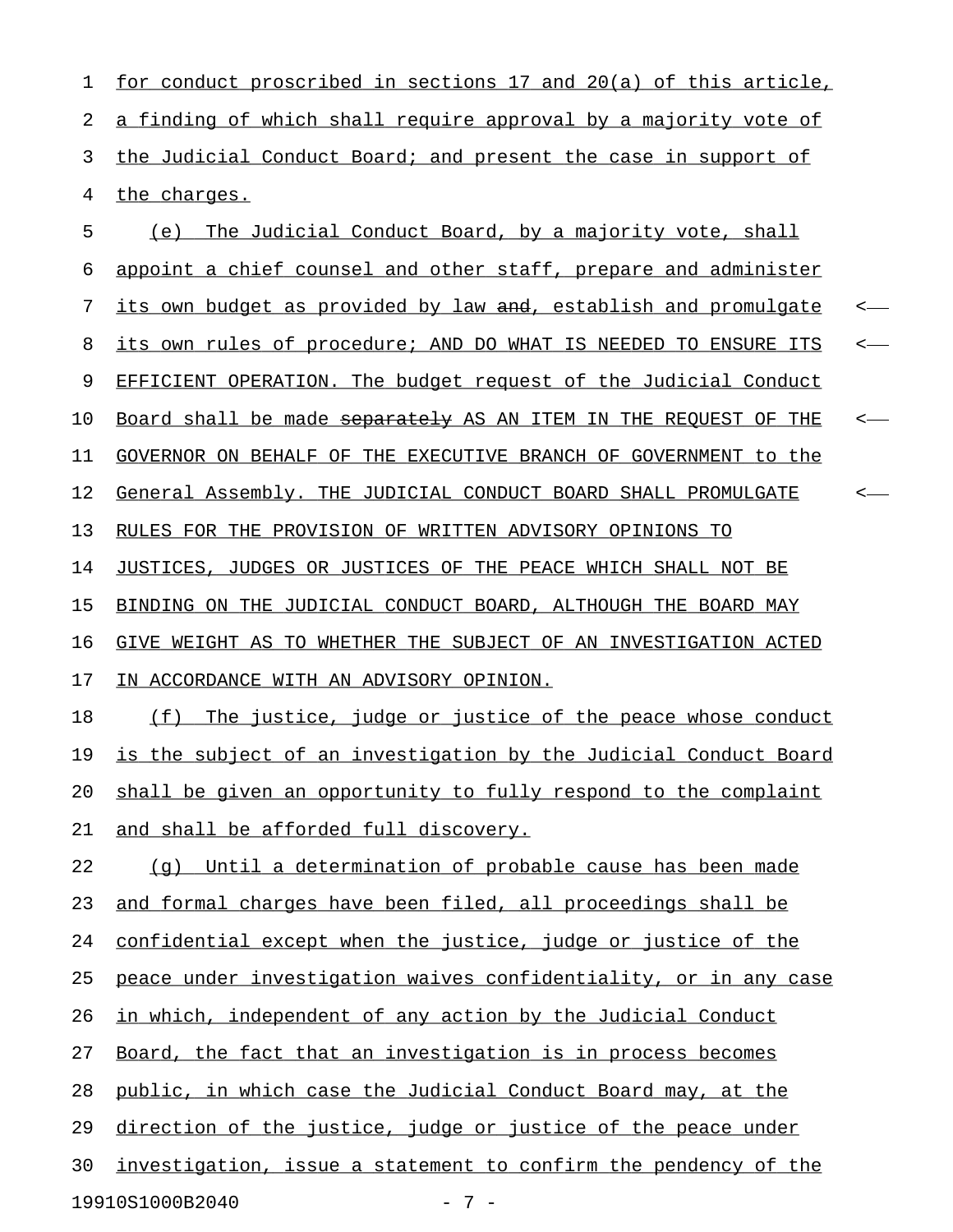| 1  | investigation, to clarify the procedural aspects of the                 |       |
|----|-------------------------------------------------------------------------|-------|
| 2  | proceedings, to explain the right of the justice, judge or              |       |
| 3  | justice of the peace to a fair hearing without prejudgment or to        |       |
| 4  | state that the justice, judge or justice of the peace denies the        |       |
| 5  | allegations.                                                            |       |
| 6  | If on a complaint of mental or physical disability the<br>(h)           |       |
| 7  | Judicial Conduct Board finds probable cause to file formal              |       |
| 8  | charges against a justice, judge or justice of the peace, the           |       |
| 9  | board shall present its findings to the justice, judge or               |       |
| 10 | justice of the peace and provide him with the opportunity to            |       |
| 11 | resign or, when appropriate, to enter a rehabilitation program          |       |
| 12 | before the filing of formal charges.                                    |       |
| 13 | Members of the Judicial Conduct Board and its chief<br>(i)              |       |
| 14 | counsel and staff shall be absolutely immune from suit for all          |       |
| 15 | conduct in the course of their official duties. A complaint             |       |
| 16 | submitted to the Judicial Conduct Board or testimony related to         |       |
| 17 | the complaint shall be privileged, and no civil action or               |       |
| 18 | disciplinary complaint predicated on the complaint or testimony         |       |
| 19 | shall be maintained against any complainant or witness or his or        |       |
| 20 | her counsel.                                                            |       |
| 21 | That Article V be amended by adding sections to read:<br>(3)            |       |
| 22 | <u>§ 19. Court of Judicial Discipline.</u>                              |       |
| 23 | (a) There shall be a Court of Judicial Discipline within the            |       |
| 24 | judicial branch, which shall be composed of a total of seven            |       |
| 25 | members as follows: one active judge TWO ACTIVE JUDGES of the           | <     |
| 26 | court of common pleas, one active judge of an appellate court,          |       |
| 27 | <u>one active justice of the peace, one non-judge member of the bar</u> |       |
| 28 | of the Supreme Court and three non-lawyer electors. Members ONE         | $\,<$ |
| 29 | JUDGE OF THE COURT OF COMMON PLEAS AND THE DISTRICT JUSTICE             |       |
| 30 | MEMBER SHALL BE APPOINTED BY THE SUPREME COURT. THE REMAINING           |       |
|    | 19910S1000B2040<br>$-8 -$                                               |       |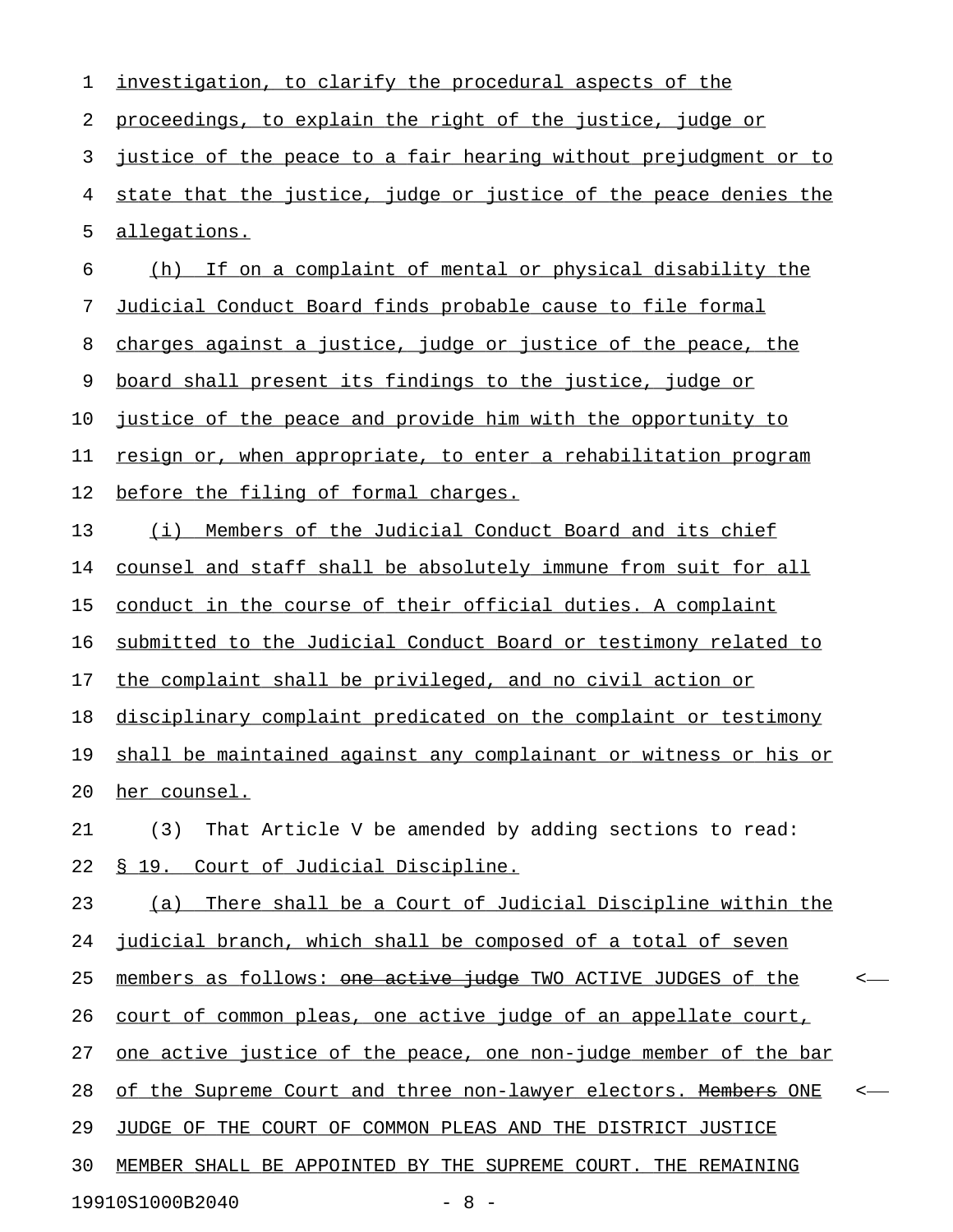| 1  | MEMBERS of the Court of Judicial Discipline shall be appointed   |  |
|----|------------------------------------------------------------------|--|
| 2  | by the Governor. ALL MEMBERS OF THE COURT OF JUDICIAL DISCIPLINE |  |
| 3  | SHALL BE APPOINTED with the advice and consent of a majority of  |  |
| 4  | the members elected to the Senate in the manner provided in      |  |
| 5  | CONFORMANCE WITH THE PROVISIONS OF section 8 of Article IV of    |  |
| 6  | this Constitution.                                               |  |
| 7  | (b) Except for the initial appointees whose terms shall be       |  |
| 8  | provided by the schedule to this amendment, the members shall    |  |
| 9  | serve for terms of four years, provided that a member, rather    |  |
| 10 | than his or her successor, shall continue to participate in any  |  |
| 11 | hearing in progress at the end of this term. All members shall   |  |
| 12 | be residents of this Commonwealth, and no more than four of the  |  |
| 13 | seven members shall be registered in the same political party.   |  |
| 14 | Court of Judicial Discipline membership by a judge shall         |  |
| 15 | terminate if the judge ceases to hold the judicial position that |  |
| 16 | qualified that judge for Court of Judicial Discipline            |  |
| 17 | appointment. Court of Judicial Discipline membership shall also  |  |
| 18 | terminate if a member attains a position that would have         |  |
| 19 | rendered him or her ineligible for appointment at the time of    |  |
| 20 | the appointment. A vacancy on the Court of Judicial Discipline   |  |
| 21 | shall be filled by the Governor for the balance of the term. The |  |
| 22 | Governor may remove any member only for cause. No member of the  |  |
| 23 | Court of Judicial Discipline shall serve more than four          |  |
| 24 | consecutive years but may be reappointed after a lapse of one    |  |
| 25 | year.                                                            |  |
| 26 | No member of the Court of Judicial Discipline, during<br>(C)     |  |
| 27 | his or her term of service, shall hold office in any political   |  |
| 28 | party or political organization. Except for a judicial member,   |  |
| 29 | no member of the Court of Judicial Discipline, during his or her |  |
| 30 | term of service, shall hold a public office or public            |  |
|    | 19910S1000B2040<br>$-9-$                                         |  |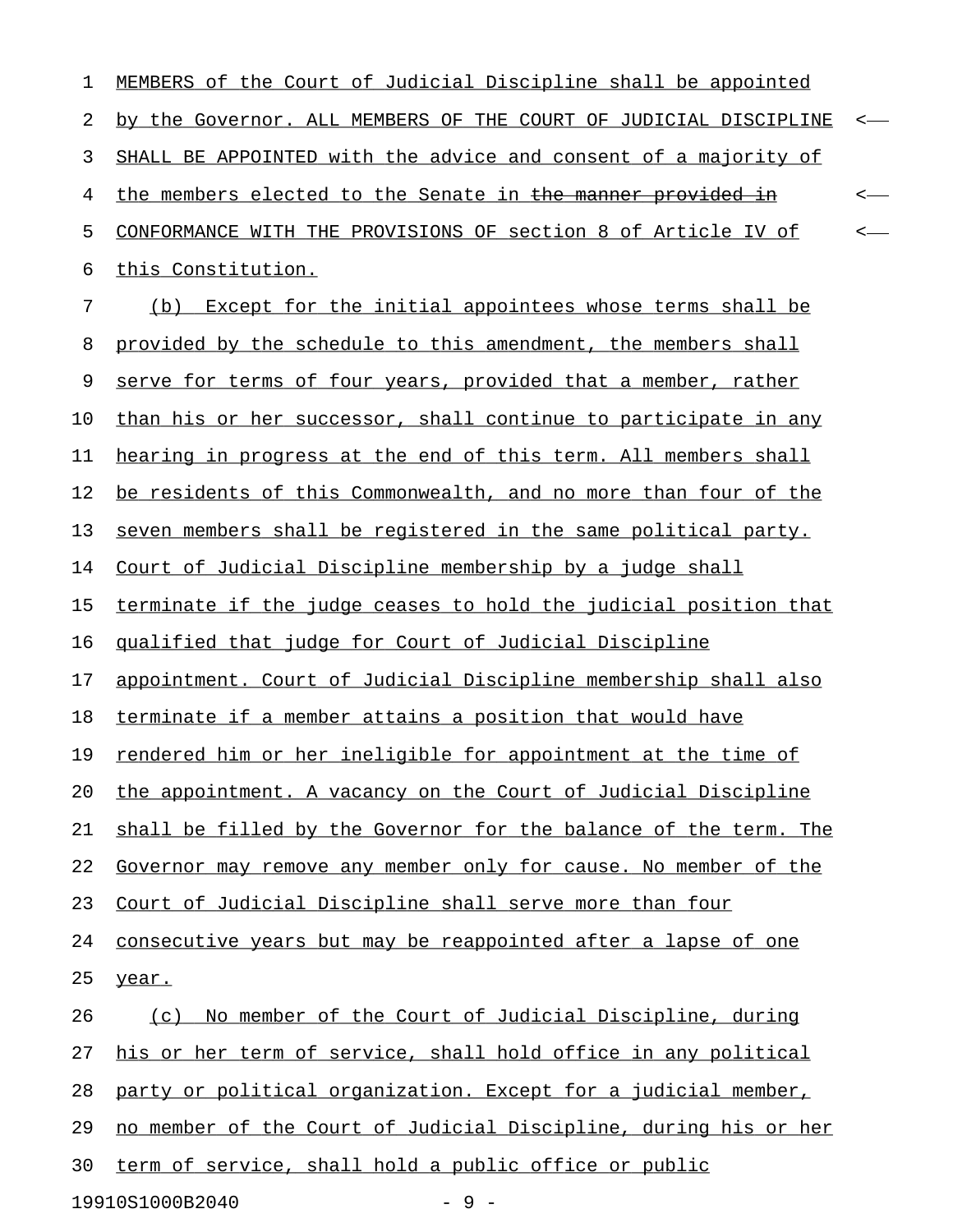1 appointment, compensated or uncompensated. All members shall be 2 reimbursed for expenses necessarily incurred in the discharge of 3 their official duties.

| 4  | The Court of Judicial Discipline shall be a court of<br>(d)      |         |
|----|------------------------------------------------------------------|---------|
| 5  | record with all the attendant duties and powers appropriate to   |         |
| 6  | its function, and shall hold public proceedings, conducted       |         |
| 7  | PURSUANT TO RULES ADOPTED BY THE COURT OF JUDICIAL DISCIPLINE    | ≺       |
| 8  | CONSISTENT WITH THE PENNSYLVANIA RULES OF CIVIL PROCEDURE, AND   |         |
| 9  | consistent with the principles of due process and the law of     |         |
| 10 | evidence; enable parties appearing before it to subpoena         |         |
| 11 | witnesses and to compel the production of documents, books,      |         |
| 12 | accounts and other records as relevant; render its decision in   |         |
| 13 | writing, each decision to include its findings of fact,          |         |
| 14 | conclusions of law and discussion of reasons; have its           |         |
| 15 | proceedings transcribed; order removal from office, suspension,  |         |
| 16 | censure or other discipline as authorized by section 20 of this  |         |
| 17 | article and as warranted by the record; appoint staff and        |         |
| 18 | prepare and administer its own budget as provided by law. All    |         |
| 19 | actions of the Court of Judicial Discipline, including           |         |
| 20 | disciplinary action, shall require approval by a majority vote   |         |
| 21 | of the Court. The budget request of the Court of Judicial        |         |
| 22 | Discipline shall be made separately to the General Assembly, and | $\,<\,$ |
| 23 | as an AS A SEPARATE item in the request by the Supreme Court     | $\,<\,$ |
| 24 | on behalf of the judicial system TO THE GENERAL ASSEMBLY.        | <       |
| 25 | Upon the filing of formal charges by the Judicial<br>(e)         |         |
| 26 | Conduct Board, the Court of Judicial Discipline shall schedule a |         |
| 27 | prompt hearing to determine whether a sanction pursuant to the   |         |
| 28 | provisions of section 20 of this article should be imposed. The  |         |
| 29 | Court of Judicial Discipline shall afford the justice, judge or  |         |
| 30 | justice of the peace full discovery and a fair opportunity to    |         |
|    | 19910S1000B2040<br>$-10 -$                                       |         |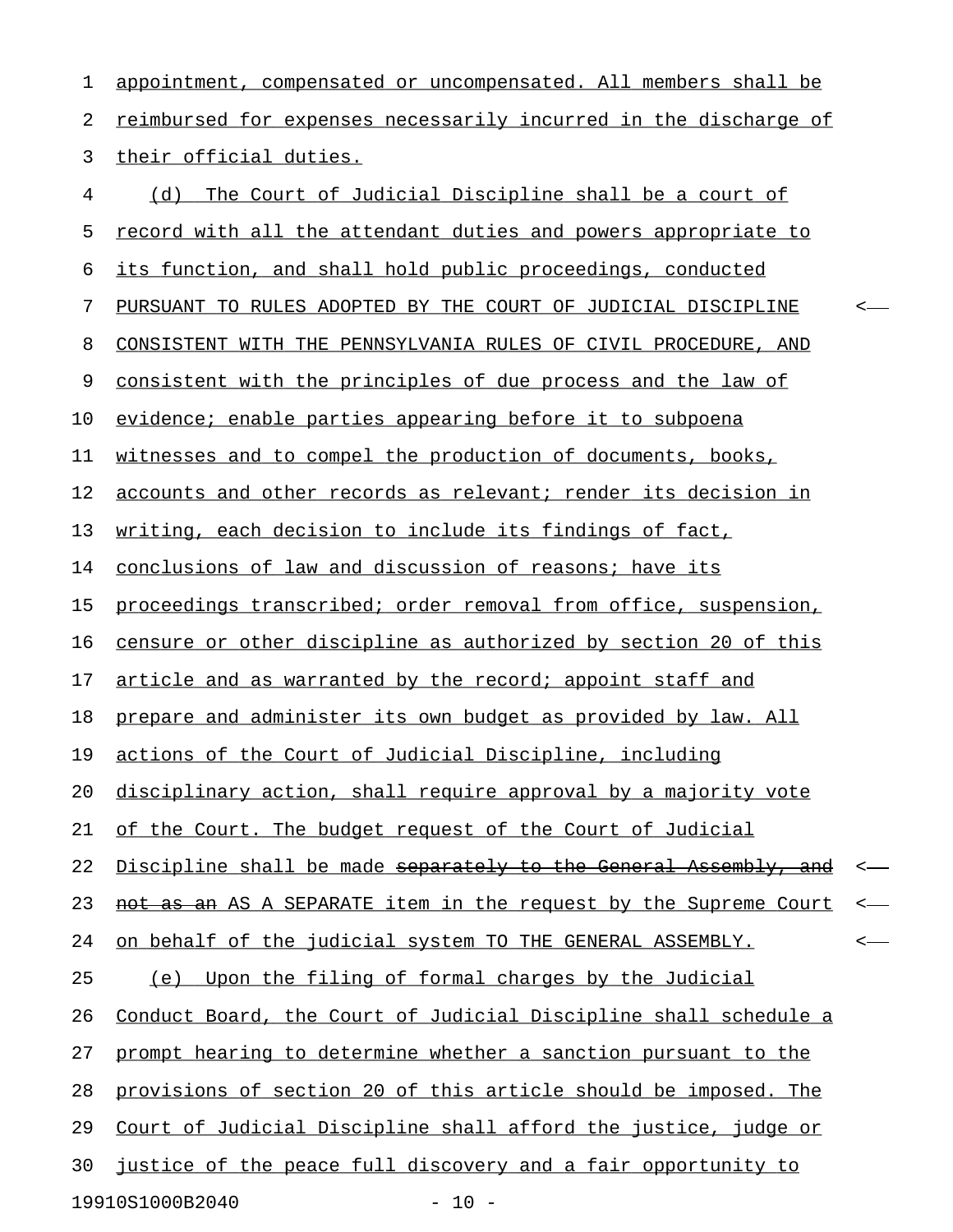1 prepare for the hearing. The Judicial Conduct Board shall have 2 the burden of proving the conduct complained of by clear and 3 convincing evidence. 4 (f) Members of the Court of Judicial Discipline and the 5 Court's staff shall be absolutely immune from suit for all 6 conduct in the course of their official duties, and no civil 7 action or disciplinary complaint predicated on testimony before 8 the Court of Judicial Discipline shall be maintained against any 9 witness or his or her counsel. 10 § 20. Proscribed conduct and sanctions. 11 (a) Under the procedures prescribed in this section, any 12 justice, judge or justice of the peace may be suspended, removed 13 from office or otherwise disciplined for violation of section 17 14 of this article, misconduct in office, neglect or failure to 15 perform the duties of office, or conduct which prejudices the 16 proper administration of justice or brings the judicial office 17 into disrepute, whether or not such conduct occurred while 18 acting in a judicial capacity or is prohibited by law, and for 19 conduct in violation of a canon or rule prescribed by the 20 Supreme Court. 21 (b) The Court of Judicial Discipline  $\frac{1}{2}$  MAY, until there < 22 is an acquittal or conviction for the felony offense, order 23 suspended WITH OR without pay any justice, judge or justice of  $\sim$ 24 the peace against whom there has been filed an indictment or 25 information charging a felony. An interim order of suspension, 26 with or without pay, may be entered against a justice, judge or 27 justice of the peace against whom formal charges have been filed 28 with the Court of Judicial Discipline by the Judicial Conduct 29 Board. Such order shall not be immediately appealable. 30 (c) In the case of a mentally or physically disabled

19910S1000B2040 - 11 -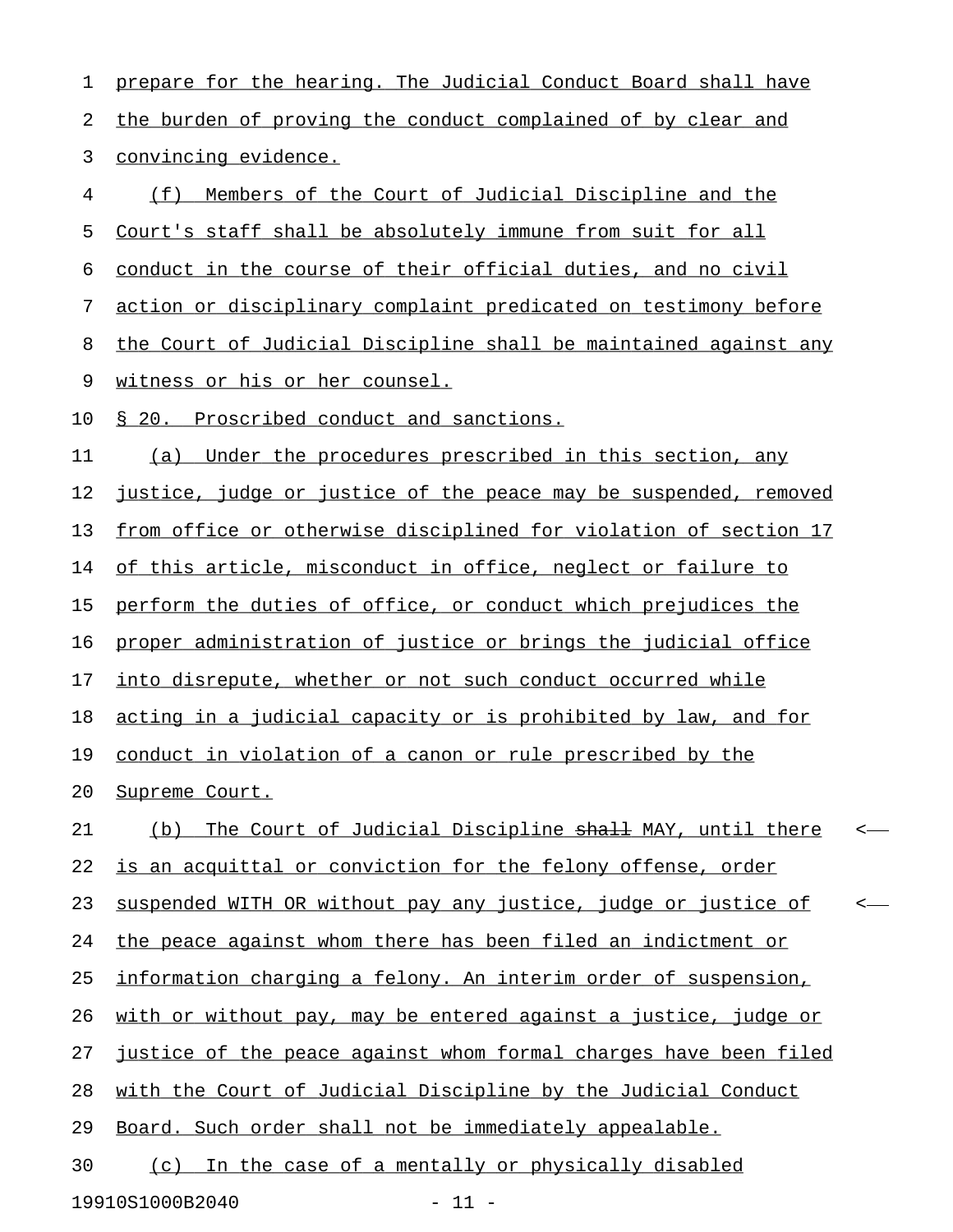| 1  | justice, judge or justice of the peace, the Court of Judicial    |
|----|------------------------------------------------------------------|
| 2  | Discipline may enter an order of removal from office,            |
| 3  | retirement, suspension or other limitations on the activities of |
| 4  | the justice, judge or justice of the peace as warranted by the   |
| 5  | record.                                                          |
| 6  | The Court of Judicial Discipline may order suspended,<br>(d)     |
| 7  | with or without pay, any justice, judge or justice of the peace  |
| 8  | after a determination that the continued service of the justice, |
| 9  | judge or justice of the peace poses a substantial or imminent    |
| 10 | threat to the fair and impartial administration of justice.      |
| 11 | Upon an order of the Court of Judicial Discipline for<br>(e)     |
| 12 | suspension without pay or removal, the justice, judge or justice |
| 13 | of the peace shall be suspended or removed from office, and his  |
| 14 | or her salary shall cease from the date of such order.           |
| 15 | (f) A justice, judge or justice of the peace convicted of        |
| 16 | misbehavior in office by a court, disbarred as a member of the   |
| 17 | bar of the Supreme Court or removed under this section shall     |
| 18 | forfeit automatically his or her judicial office and thereafter  |
| 19 | <u>be ineligible for judicial office.</u>                        |
| 20 | (g) A justice, judge or justice of the peace who files for       |
| 21 | nomination for or election to any public office other than a     |
| 22 | judicial office shall forfeit automatically his or her judicial  |
| 23 | office.                                                          |
| 24 | This section is in addition to and not in substitution<br>(h)    |
| 25 | for the provisions for impeachment for misbehavior in office     |
| 26 | contained in Article VI. No justice, judge or justice of the     |
| 27 | peace against whom impeachment proceedings are pending in the    |
| 28 | Senate shall exercise any of the duties of the office until he   |
| 29 | or she has been acquitted.                                       |
| 30 | <u>§ 21. Review of Court of Judicial Discipline.</u>             |
|    |                                                                  |

19910S1000B2040 - 12 -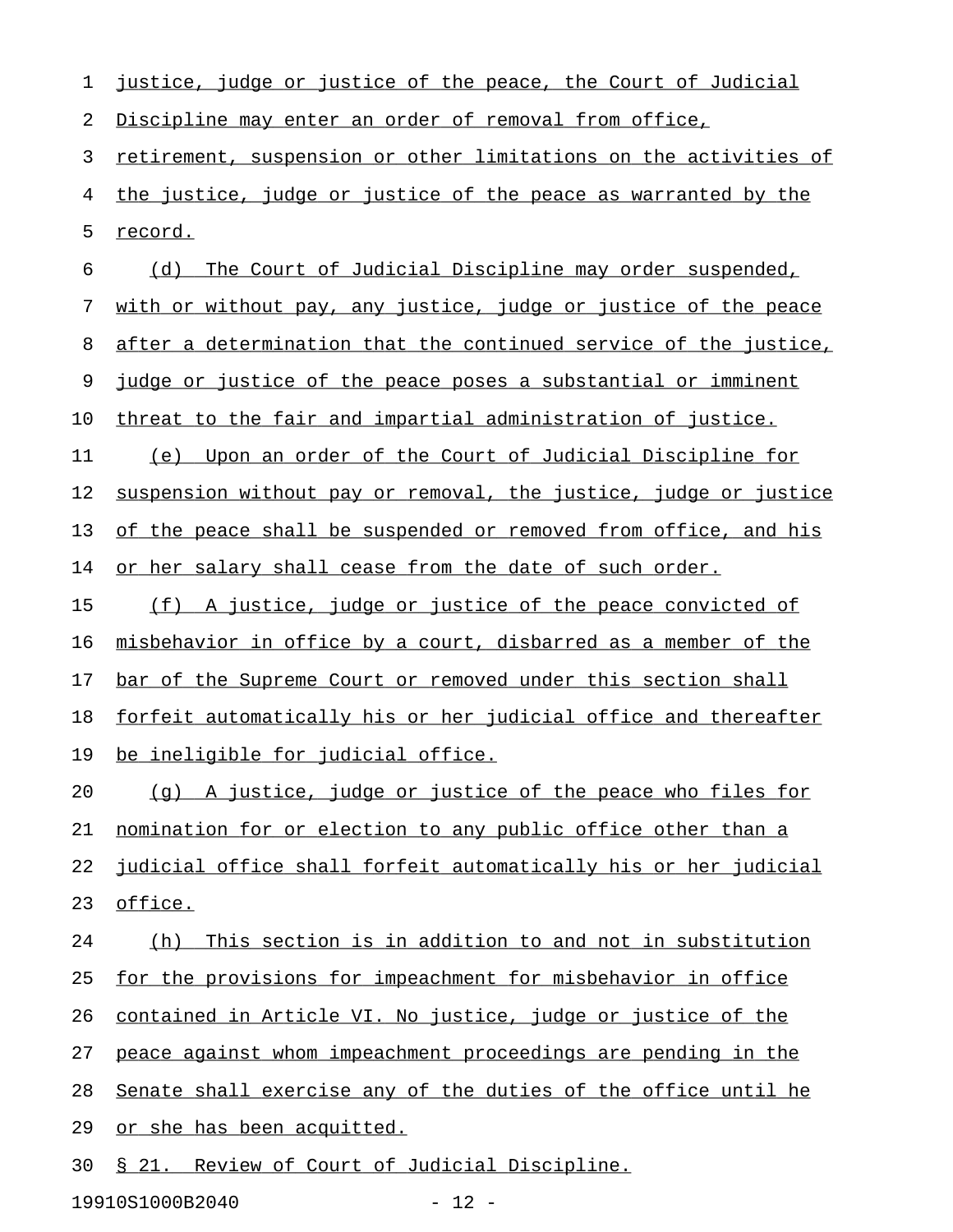| 1  | (a) A justice, judge or justice of the peace, other than a           |         |  |
|----|----------------------------------------------------------------------|---------|--|
| 2  | <u>justice of the Supreme Court, in a manner consistent with the</u> |         |  |
| 3  | <u>rules of the Supreme Court, may appeal to the Supreme Court a</u> |         |  |
| 4  | final adverse order of the Court of Judicial Discipline. The         |         |  |
| 5  | Supreme Court shall not review the record de novo, but rather as     |         |  |
| 6  | it would review the record in a civil action in which the moving     |         |  |
| 7  | party in the lower court had the burden of proving its               |         |  |
| 8  | allegations by clear and convincing evidence. The Supreme Court      |         |  |
| 9  | may revise or reject the order of the Court of Judicial              |         |  |
| 10 | Discipline upon a determination the order did not sustain this       |         |  |
| 11 | standard of review; otherwise the Supreme Court shall affirm the     |         |  |
| 12 | order of the Court of Judicial Discipline.                           |         |  |
| 13 | (b) A justice of the Supreme Court, in a manner consistent           |         |  |
| 14 | with the rules of the Supreme Court, may appeal a final adverse      |         |  |
| 15 | order of the Court of Judicial Discipline to a special review        |         |  |
| 16 | panel consisting of seven judges to be chosen by lot from the        |         |  |
| 17 | judges of the Superior Court and the Commonwealth Court, other       |         |  |
| 18 | than senior judges, and who do not themselves sit on the Court       |         |  |
| 19 | of Judicial Discipline. The appeal shall in all other respects       |         |  |
| 20 | conform with the requirements of this section.                       |         |  |
| 21 | (c) No justice, judge or justice of the peace shall                  |         |  |
| 22 | participate as a member of the Judicial Conduct Board, the Court     |         |  |
| 23 | of Judicial Discipline, a special review panel or the Supreme        |         |  |
| 24 | Court in any proceeding involving his or her suspension,             |         |  |
| 25 | removal, discipline or compulsory retirement.                        |         |  |
| 26 | (4) That Article V be amended by adding a section to read:           | $\,<\,$ |  |
| 27 | 8 22. Financial affairs and budgets.                                 |         |  |
| 28 | (a) As provided by law, the Supreme Court shall annually             |         |  |
| 29 | submit to the Governor and the General Assembly proposed             |         |  |
| 30 | operating budgets for the ensuing fiscal year for the Supreme        |         |  |
|    | 19910S1000B2040<br>$-13 -$                                           |         |  |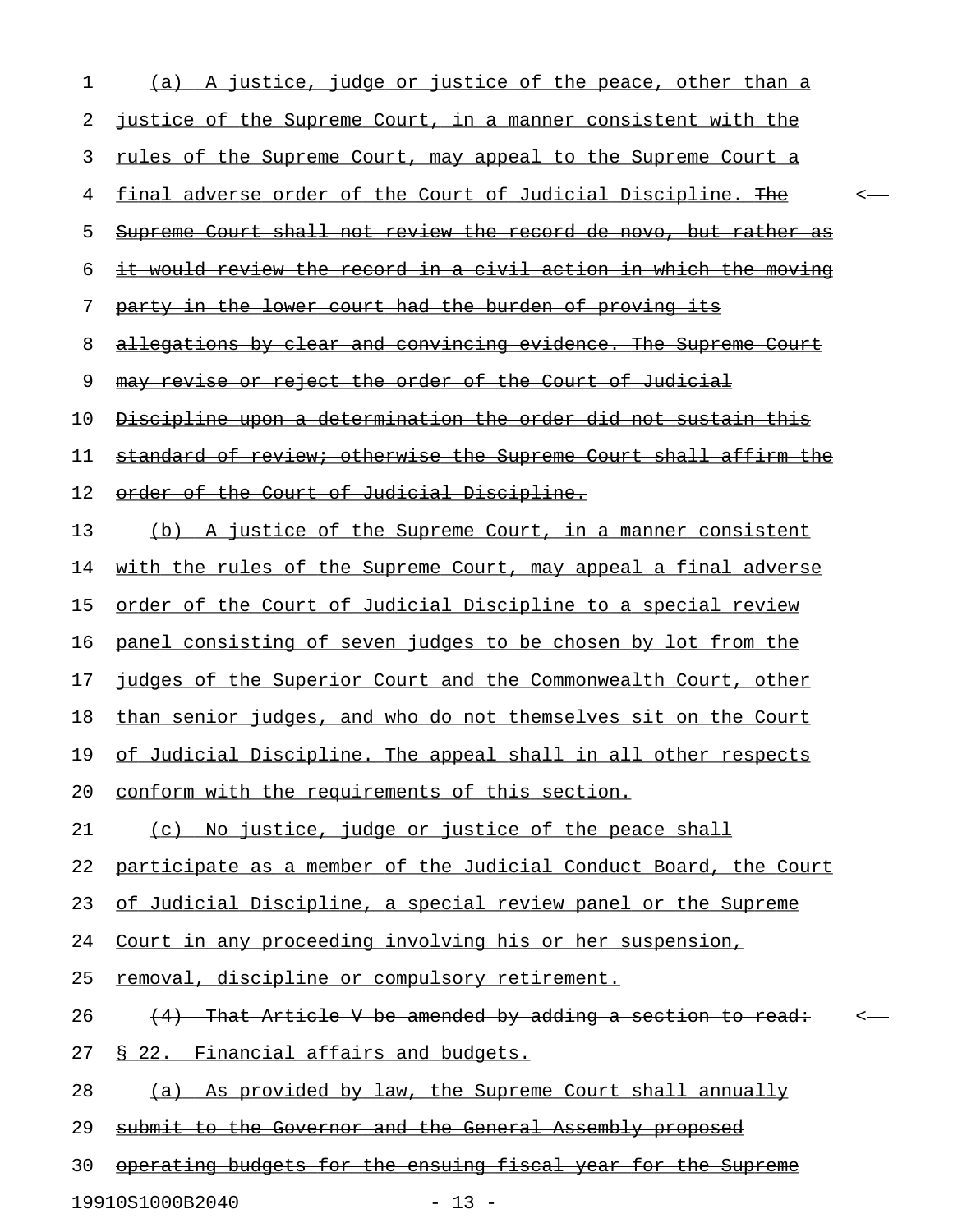| 1  | Court, Superior Court, Commonwealth Court, Court Administrator          |
|----|-------------------------------------------------------------------------|
| 2  | of Pennsylvania and other statewide agencies and committees of          |
| 3  | the unified judicial system setting forth in detail proposed            |
| 4  | expenditures classified by court, agency, committee or unit for         |
| 5  | the year.                                                               |
| 6  | (b) The General Assembly shall include such operating budget            |
| 7  | appropriations for the Supreme Court, Superior Court,                   |
| 8  | Commonwealth Court, Court Administrator of Pennsylvania and             |
| 9  | other statewide agencies and committees of the unified judicial         |
| 10 | system as the General Assembly shall determine to be necessary          |
| 11 | and reasonable in the general appropriation bill or such                |
| 12 | separate appropriation bill as it deems appropriate. No moneys          |
| 13 | shall be paid out of the State Treasury for the operation of the        |
| 14 | <u>unified judicial system except pursuant to an appropriation</u>      |
| 15 | approved by the General Assembly and upon warrant issued by the         |
| 16 | proper officer.                                                         |
| 17 | (c) All fees, charges and other moneys received by the                  |
| 18 | Supreme Court, Superior Court, Commonwealth Court or other              |
| 19 | statewide agency or committee of the unified judicial system,           |
| 20 | <u>with the exception of payments mandated to a party by court</u>      |
| 21 | order and fees assessed by the Supreme Court and paid to the            |
| 22 | Disciplinary Board of the Supreme Court or for a client security        |
| 23 | fund, shall be deposited in the State Treasury for appropriation        |
| 24 | by the General Assembly for the operations of the unified               |
| 25 | judicial system.                                                        |
| 26 | (d) The financial affairs of the Supreme Court, Superior                |
| 27 | <u>Court, Commonwealth Court, courts of common pleas, municipal and</u> |
| 28 | <u>traffic courts in the City of Philadelphia, such other courts as</u> |
| 29 | <u>may be provided by law and justices of the peace and all</u>         |
| 30 | agencies and committees thereof shall be subject to audits made         |
|    | 19910S1000B2040<br>$-14 -$                                              |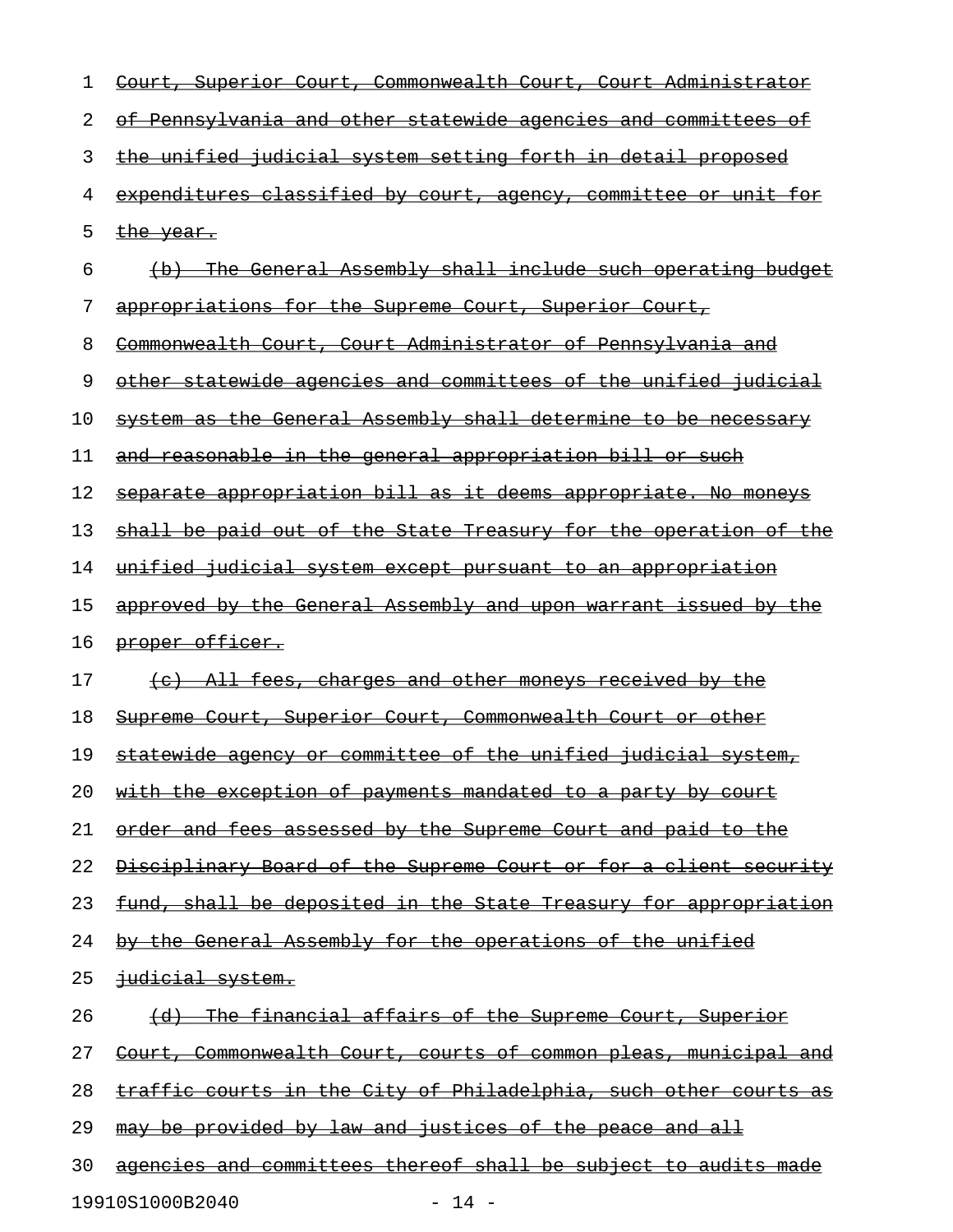1 in accordance with generally accepted auditing standards and 2 shall be performed as prescribed by the General Assembly by law. 3 (D) ON APPEAL, THE REVIEWING COURT OR SPECIAL TRIBUNAL SHALL <-4 REVIEW THE RECORD OF THE COURT OF JUDICIAL DISCIPLINE 5 PROCEEDINGS AS FOLLOWS: AS TO MATTERS OF LAW, THE SCOPE OF 6 REVIEW SHALL BE PLENARY. AS TO MATTERS OF FACT, THE SCOPE OF 7 REVIEW SHALL BE WHETHER THE FINDINGS BELOW WERE CLEARLY 8 ERRONEOUS. AS TO THE PROPRIETY OF THE SANCTIONS IMPOSED, THE 9 SCOPE OF REVIEW SHALL BE WHETHER THE SANCTIONS IMPOSED WERE 10 LAWFUL. THE SUPREME COURT OR SPECIAL TRIBUNAL MAY REVISE OR 11 REJECT THE ORDER OF THE COURT OF JUDICIAL DISCIPLINE UPON A 12 DETERMINATION THE ORDER DID NOT SUSTAIN THIS STANDARD OF REVIEW; 13 OTHERWISE THE SUPREME COURT SHALL AFFIRM THE ORDER OF THE COURT 14 OF JUDICIAL DISCIPLINE. 15 (E) AN ORDER OF THE COURT OF JUDICIAL DISCIPLINE DISMISSING 16 A COMPLAINT AGAINST A JUDGE OR JUSTICE OF THE PEACE MAY BE 17 APPEALED BY THE JUDICIAL CONDUCT BOARD TO THE SUPREME COURT BUT 18 THE APPEAL SHALL BE LIMITED TO QUESTIONS OF LAW. AN ORDER OF THE 19 COURT OF JUDICIAL DISCIPLINE DISMISSING A COMPLAINT AGAINST A 20 JUSTICE OF THE SUPREME COURT MAY BE APPEALED BY THE JUDICIAL 21 CONDUCT BOARD TO A SPECIAL TRIBUNAL COMPOSED OF SEVEN JUDGES, 22 NOT SENIOR JUDGES, CHOSEN BY LOT FROM THE JUDGES OF THE SUPERIOR 23 COURT AND COMMONWEALTH COURT, BUT THE APPEAL SHALL BE LIMITED TO 24 QUESTIONS OF LAW. 25 Section 2. (a) The members of the Judicial Inquiry and 26 Review Board appointed heretofore shall vacate their office 60 <-27 90 days after the issuance of the proclamation certifying voter

28 approval of the amendments to section 18 of Article V CONTAINED < 29 HEREIN and all proceedings pending before the board and all 30 records shall be transferred to the Judicial Conduct Board.

19910S1000B2040 - 15 -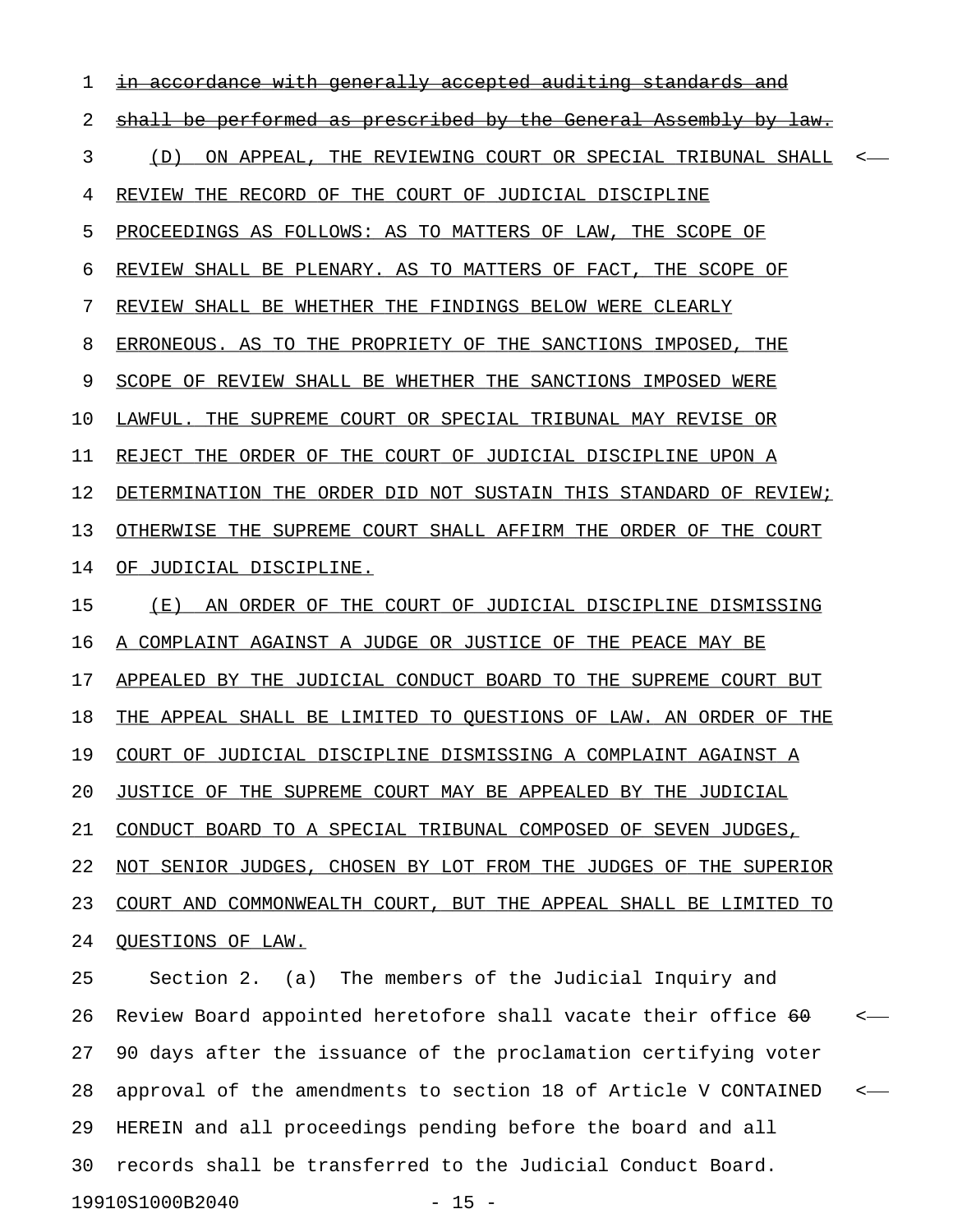1 (b) Of the members initially appointed to the Judicial 2 Conduct Board, the appellate court judge and the common pleas 3 court judge <del>shall be appointed to</del> FIRST APPOINTED SHALL serve  $\sim$ 4 four-year terms. The SECOND COMMON PLEAS COURT JUDGE AND THE < 5 justice of the peace first appointed shall serve a three-year 6 term TERMS. The non-judge member of the bar of the Supreme Court <-7 first appointed by the Governor shall serve a three year terms  $\sim$ 8 FOUR-YEAR TERM, and the second non-judge member shall serve a < 9 two-year term. Of the non-lawyer electors appointed by the 10 Governor, the first two appointed shall serve four-year terms; 11 the next one appointed shall serve a three-year term; and the 12 final three TWO appointed shall serve two-year terms. <-13 (c) Of the members initially appointed to the Court of 14 Judicial Discipline, the Governor shall appoint three members <-15 for terms of four years, two members for terms of three years

16 and two members for terms of two years.

17 Section 3. Paragraphs (1) and (4) of section 1 shall each be 18 submitted as a separate question, and paragraphs (2) and (3) of 19 section 1 shall be submitted as one question by the Secretary of 20 the Commonwealth to the qualified electors of this Commonwealth 21 at the primary, general or municipal election next held after 22 the advertising requirements of section 1 of Article XI of the 23 Constitution of Pennsylvania have been satisfied. JUDICIAL <-24 DISCIPLINE, THE COMMON PLEAS COURT JUDGES AND THE APPELLATE 25 COURT JUDGE SHALL SERVE FOUR-YEAR TERMS. THE NON-LAWYER ELECTOR 26 FIRST APPOINTED AND THE DISTRICT JUSTICE MEMBER SHALL SERVE 27 THREE-YEAR TERMS. THE NON-JUDGE MEMBER OF THE BAR OF THE SUPREME 28 COURT AND THE SECOND NON-LAWYER ELECTOR SHALL SERVE TWO-YEAR 29 TERMS.

30 SECTION 3. UPON PASSAGE BY THE GENERAL ASSEMBLY OF THIS 19910S1000B2040 - 16 -